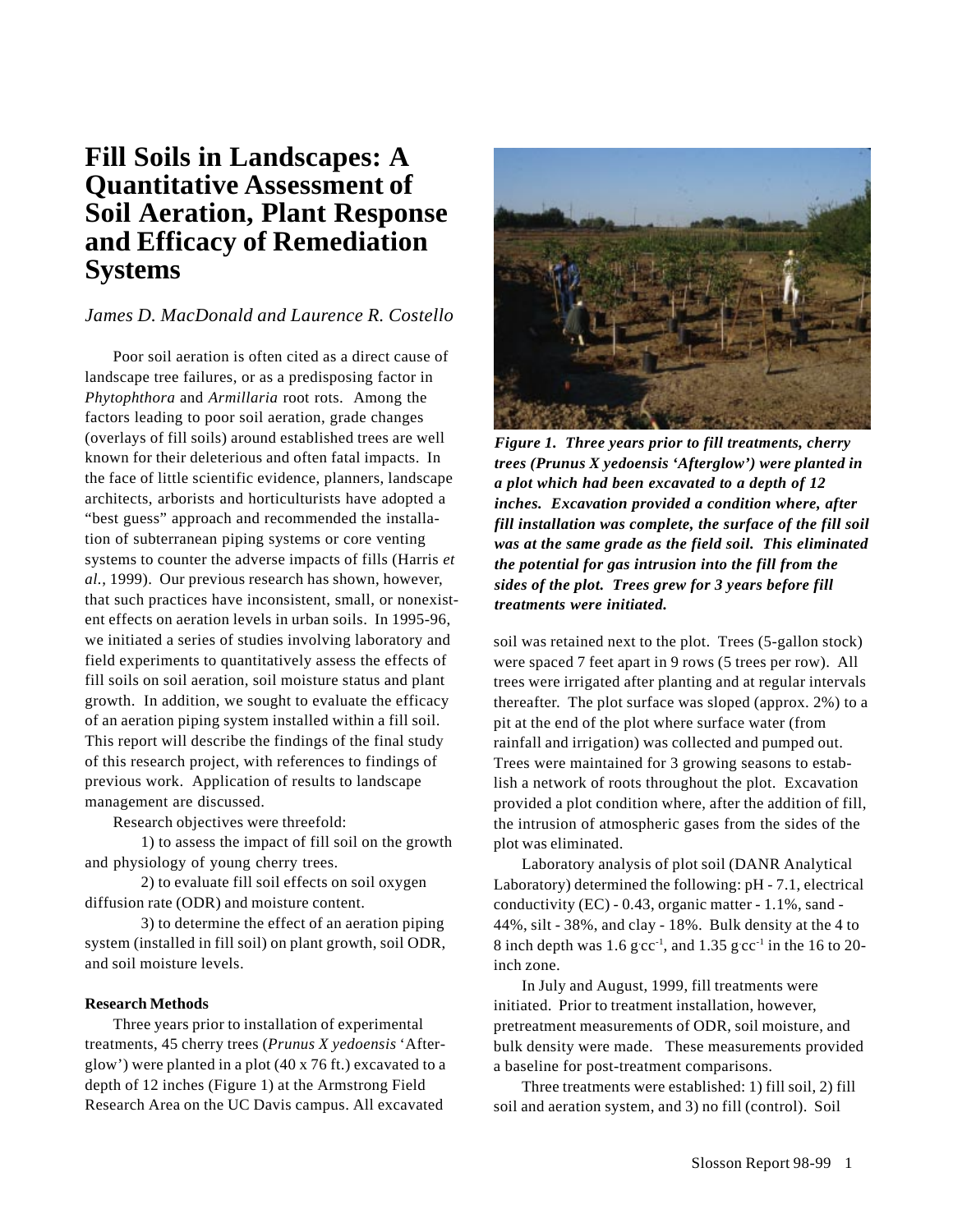

*Figure 2. In the fill + aeration treatment, perforated pipe was placed on top of the field soil and between plot trees. Fill soil (12 inches) was then added on top of the aeration pipe and compacted to 1.6*  $\text{gcc}$ <sup>1</sup>*.* 

removed during pit excavation was used as fill soil. Plastic pipe (4-inch diameter) was placed on the lower trunk of all trees (18 inches high) to avoid contact between fill soil and trunk tissues. In fill soil treatments (1 and 2), soil was added to a depth of 12 inches in two lifts (6 inches each). Each lift was irrigated and compacted to  $1.6 \text{ g cc}^{-1}$ . In treatment 2 (fill and aeration), a continuous line of 4-inch perforated drain pipe was placed on the soil surface (between tree rows) before fill was added (Figure 2). The ends of the aeration line were positioned to be above the surface after fill installation to provide ventilation. Two mid-line vertical vents were included as well.

The study plot was divided into 3 subplots (one for each treatment). Subplots consisted of 3 rows of trees (5 per row), with fill treatments being located adjacent to one another. Header boards (14-inches wide) were used to separate the control (no fill) subplot from the adjacent fill treatment. All plots were irrigated immediately after treatment installation.

Soil and plant measurements were taken periodically after treatment initiation. Soil measurements included oxygen diffusion rate (ODR) and soil moisture content. Plant measurements included shoot length, trunk diameter, and midday stem water potential.

ODR was measured using platinum-tipped microelectrodes connected to an ODR ratemeter (Jensen Instruments, Tacoma, WA). Electrodes were inserted at two depths: 6 and 18 inches. Three locations were monitored

in each subplot, with clusters of 5 electrodes being used at each location. A total of 15 electrodes were used to generate one ODR reading (mean) for each measurement interval in each subplot. Measurement periods of 16 and 14 days followed treatment initiation. ODR electrodes were removed and cleaned between measurement periods. An 11-day measurement period preceded treatments.

Soil moisture was measured using tensiometers (Soil Moisture Equipment Corp., Santa Barbara, CA) placed at locations adjacent to ODR electrodes. Measurements were taken at 6 and 18 inch depths, and at 3 locations in each subplot.

Shoot length (3 shoots per tree) was measured on 3 trees in each subplot before treatment installation and after the treatment period. Trunk diameter was measured on all trees. Midday stem water potential was measured using 4 leaves from each of 3 trees in each subplot. Following a method described by Shackel (1998), leaves were enclosed in plastic pouches for 3 hours prior to measurement with a pressure bomb. Measurements were made before and after an irrigation at the end of the study.

### **Research Results**

*Plant Response*. All trees survived and grew during the study period (Figure 3). Trunk diameter growth was not negatively impacted by fill treatments. In fact, trunk diameter growth of control trees was 40% less than that of fill trees (treatments 1 and 2). Shoot length results were variable for treatments: fill+aeration treatment trees grew 92% greater than controls, while fill treatment trees grew 19% less than controls.

Visually, leaf color and canopy density were similar across all treatment plots (Figure 4). Dieback, leaf drop, or chlorosis was not noted in any trees. Aside from growth increments, trees appeared to be similar before and after treatments were initiated. Similar results were obtained in previous experiments (also with cherry trees). In this study, interior trees appeared to be less vigorous than edge trees but growth measurements were not taken to quantify this difference.

Before irrigation (soil tension, 40 to 55 cb), midday stem water potential measurements were highest in fill treatment trees (19.1 bars) and lower in fill+aeration (16 bars) and control (16.4 bars) trees. After irrigation (soil tension, 6 to 18 cb), stem water potential levels declined in all treatments, but remained highest in fill-treatment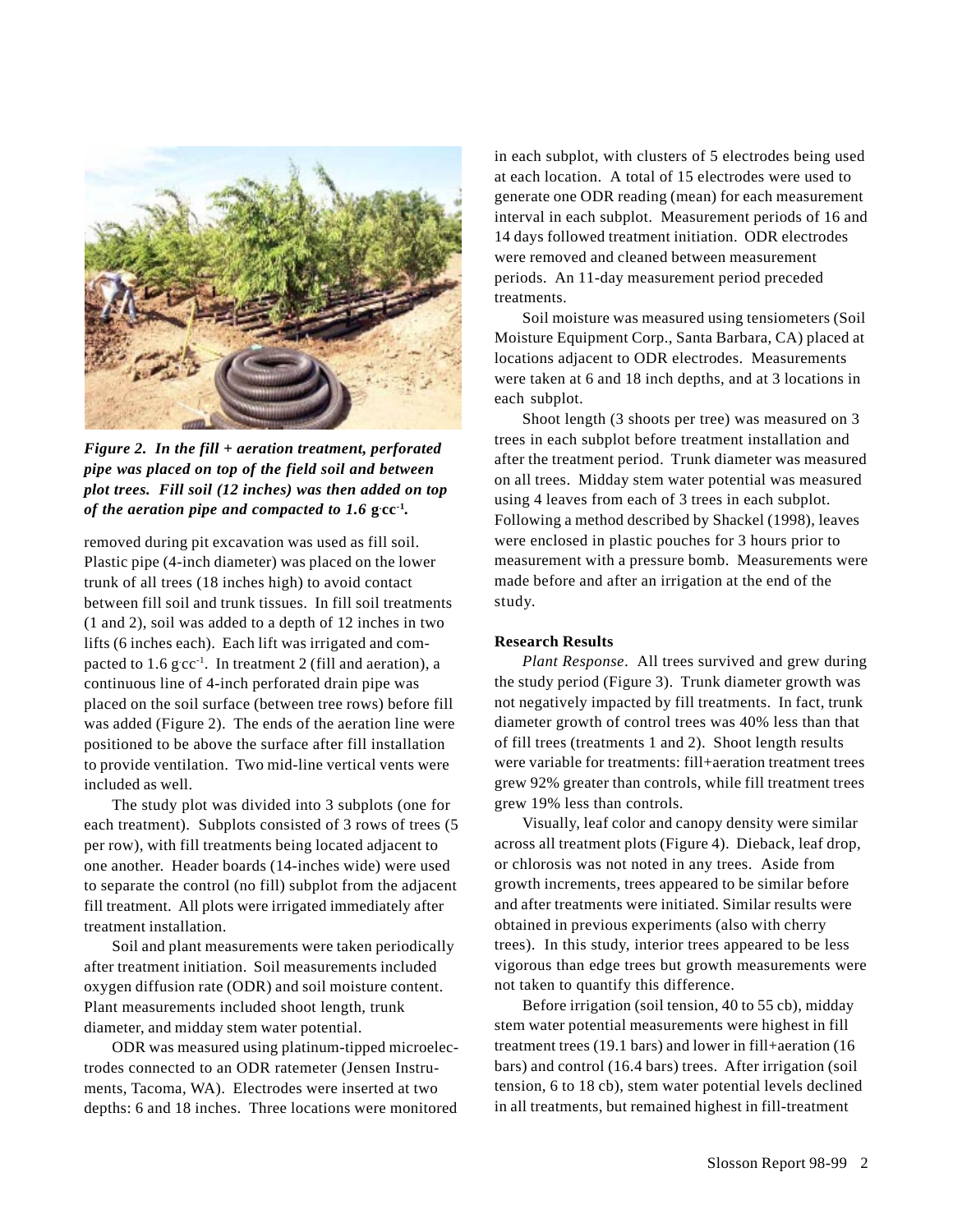

*Figure 3. One week after fill installation, all trees were actively growing and appeared equivalent in canopy color and density. Control trees (no fill) are in the foreground, while fill trees are beyond the header board which retained the fill soil and divided the plots.*

trees (13.1 bars) and similar in fill+aeration (11.7 bars) and control (11.2 bars) trees. Measurements prior to irrigation suggest a moderate level of water stress, while those after irrigation suggest a very mild level of water stress (Shackel, 1998).

*Oxygen Diffusion Rate (ODR)***.** Prior to treatment, ODR levels at the 6-inch depth were relatively low, ranging from 0.05 to 0.15 ug/cm<sup>2</sup>/min for control, fill, and fill+aeration plots. At 18 inches, however, levels were all greater than 0.15 ug/cm<sup>2</sup>/min, with most values ranging from  $0.2$  to  $0.3$  ug/cm<sup>2</sup>/min.

Following treatment, ODR levels did not change substantially at the 6-inch depth. Most values remained low (less than 0.1 ug/cm<sup>2</sup>/min), but the fill+aeration treatment reached  $0.15 \text{ ug/cm}^2/\text{min}$  near the end of the measurement period, and the fill treatment increased to 0.25 ug/cm2/min. Fluctuations in ODR levels at 6 inches appeared to follow changes in soil moisture levels.

At 18 inches, ODR in the control plot did not change from pre-treatment levels. However, in both the fill and fill+aeration treatments, ODR was reduced by approximately 33%. This reduction persisted through both measurement intervals and it occurred in spite of a decrease in soil moisture levels in both treatments.

*Soil Moisture*. Plots were uniformly irrigated before and after fill treatments to achieve rootzone moisture levels which were consistent across subplots. Following irrigation, moisture levels were monitored at 6 and 18 inches at 3 locations in each subplot. Generally, control plots dried faster than fill plots. This finding is likely a



*Figure 4. Two months after fill installation, all trees appeared equivalent in canopy color and density. Fill treatments did not inhibit shoot or trunk growth during the treatment period. Control trees (no fill) are in the foreground, while fill trees are beyond the header board.*

consequence of surface evaporation occurring in control plots and not in fill plots: fill acted as a mulch on the soil surface. In addition, moisture levels were generally lower at the 18-inch depth than at 6 inches.

Notably, the field soil beneath fill (treatment 1) was substantially more difficult to wet than that beneath the fill+aeration treatment (treatment 2). Large amounts of water were required to achieve high soil moisture levels (10 - 15 cb) at 18 inches in the fill subplot. Substantially less water was needed to achieve similar levels in the fill+aeration subplot. It was thought water may have percolated through fill and into the field soil at a greater rate in the fill+aeration plot than the fill plot due to the presence of the aeration system. Possibly, the aeration pipe surfaces offered less resistance to saturated water flow than that found in the fill-only plot. This finding suggests that adequate irrigation of trees impacted by fill soil may be an important consideration.

#### **Discussion and Implications For Management**

Although previous reports indicate that fill soils have a negative impact on tree survival, growth and appearance, we were not able to find supporting evidence for these effects. Imposing a 12-inch fill on young cherry trees did not produce any measurable or observable impacts on survival, growth, or appearance. This finding was consistent for two separate field studies. Although it is likely that certain conditions will result in serious tree injury from fill soils, our findings suggest